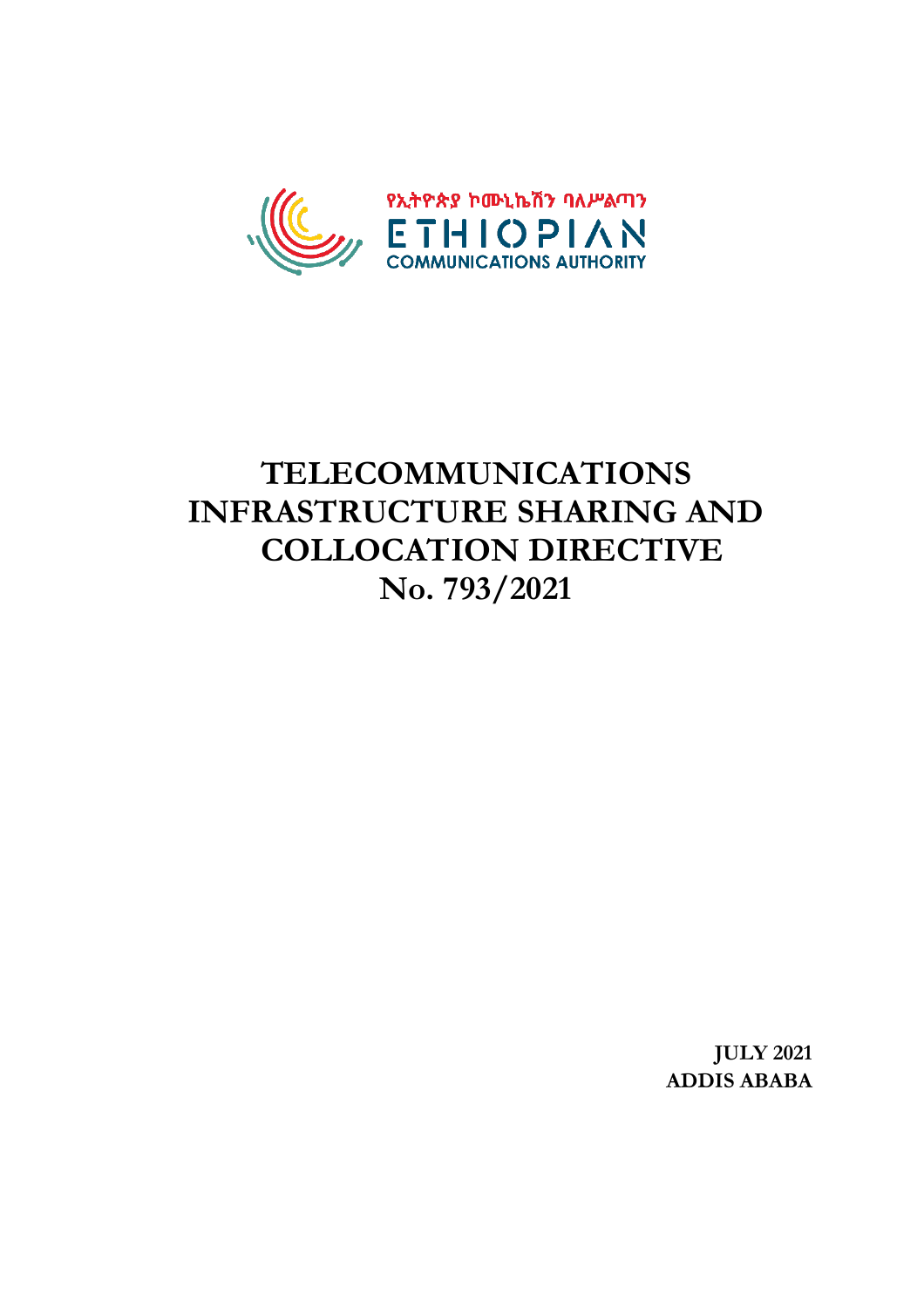## **TELECOMMUNICATIONS INFRASTRUCTURE SHARING AND COLLOCATION DIRECTIVE**

**WHEREAS** it is essential to maximize the use of network infrastructure including, but not limited to, network capacity and capabilities, base station sites, backbone, towers and reduce duplication of investment for network facilities and cost for network deployment;

**UNDERSTANDING** the requirement to formulate a legal framework that governs Access Service Agreements between Telecommunications Operators and service providers;

**RECOGNIZING the** importance of protecting the environment by reducing the proliferation of towers and facility installations so that the aesthetic of the country's landscape is not adversely affected or impacted;

**CONVINCED** of the need to enhance competition amongst Telecommunications Operators in a cooperative environment;

**NOW, THERFORE,** the Authority hereby issues this Telecommunication Infrastructure Sharing and Collocation Directive in accordance with Ethiopian Communication Service Proclamation No.1148/2019, Articles 6(2), 44(5), 44(10) and 54(2).

## **PART ONE GENERAL**

## **1. Short Title**

This Directive shall be referred to as the "Telecommunications Infrastructure Sharing and Collocation Directive No. 793/2021."

## **2. Definitions**

In this Directive, unless the context otherwise requires:

- 1) "**Access Agreement**" means an agreement made between a Telecommunications Operator or Infrastructure Provider for the provision of infrastructure sharing and/or collocation space.
- 2) "**Access Provider**" means a Telecommunications Operator or Telecommunications Service provider or Infrastructure Provider that provides infrastructure sharing and/or collocation space services to a Telecommunications Operator or Telecommunications Service provider.
- 3) "**Access Seeker**" means a Telecommunications Operator or Telecommunications Service provider seeking to acquire, or acquiring, Access Services from an Access Provider.
- 4) "**Access Services**" means services provided by one Telecommunications Operator or Telecommunications Service provider or Infrastructure Provider to another, for infrastructure sharing and/or collocation purposes.
- 5) "**Active Infrastructure**" means the elements or components on the active layer of a Telecommunications Network, including, but not limited to, antennas, switches, servers, databases, radio access nodes, transmission equipment, and national roaming.
- 6) "**Authority**" means the Ethiopian Communications Authority established under the Communications Service Proclamation No. 1148/2019.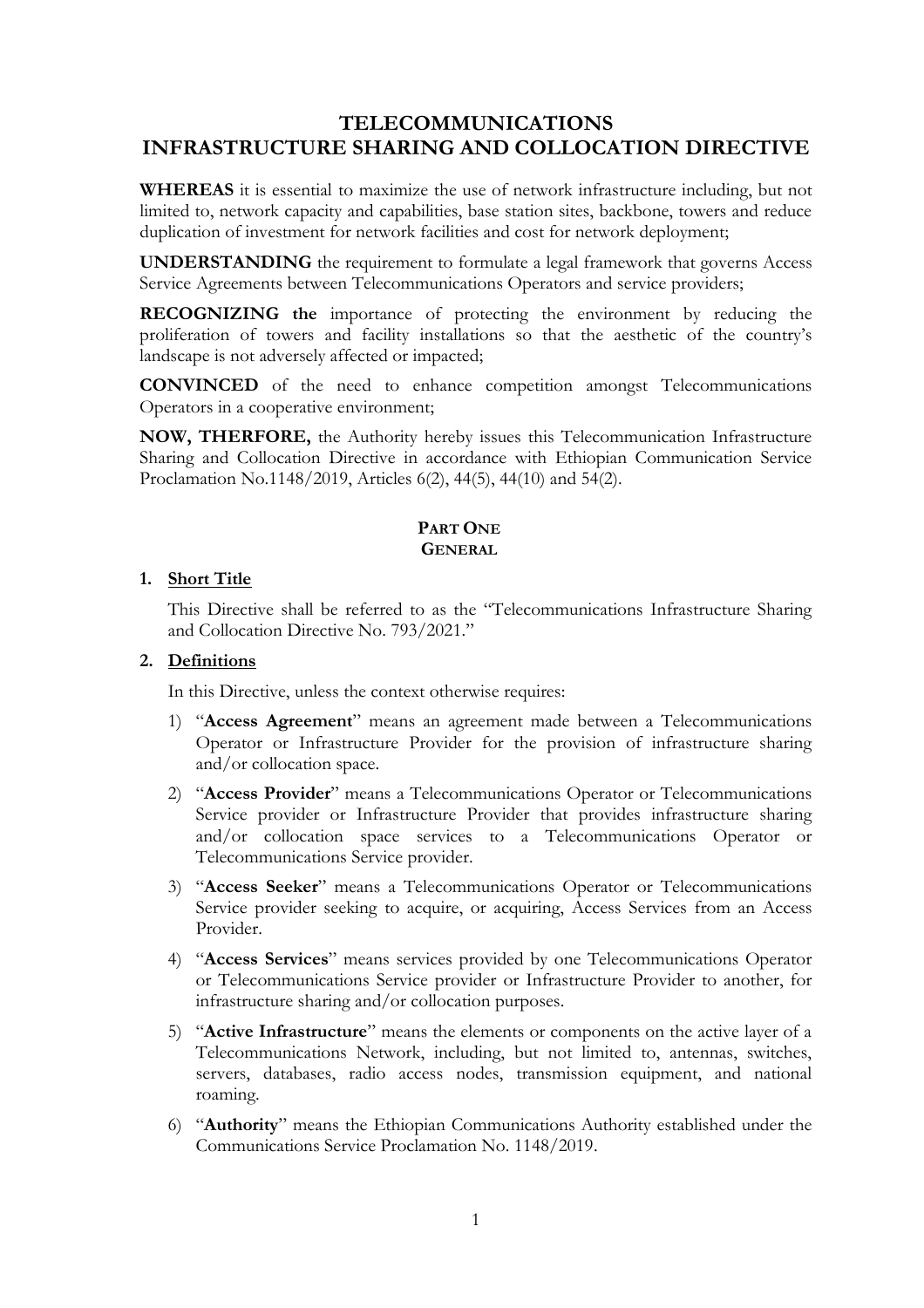- 7) "**Collocation**" means the placement of network equipment or systems that are used for service provision by a Telecommunications Operator together with network equipment or systems installed at premises of other Telecommunications Operator at a technically feasible location on the basis of agreement reached between them.
- 8) "**Infrastructure Provider**" means a passive infrastructure provider seeking to own, build, operate, manage or otherwise maintain telecommunications passive infrastructure with the objective of sharing infrastructure services with Telecommunication Operators and service providers.
- 9) "**Infrastructure Sharing**" means various kinds of arrangements to share an Access Provider's active and passive infrastructure, including, but not limited to, the sharing of network elements, systems, equipment, facilities, premises or rights of way, with an Access Seeker, subject to an agreement between the parties.
- 10) "**Interconnection Services**" means services provided by one Telecommunications Operator to another, for the purpose of achieving interconnection of their Telecommunications Networks.
- 11) "**Passive Infrastructure**" means infrastructure that is not part of the active layer of a Telecommunications Network, including but not limited to, sites, buildings, shelters, towers, masts, poles, ducts, trenches, electric power supply, and air conditioning.
- 12) "**Reference Infrastructure Sharing Offer (RISO)**" means a standard form Access Agreement that describes the relevant services offered broken down into components, and the associated terms and conditions, including charges.
- 13) "**Retail Telecommunications Service**" means a Telecommunications Service that is provided directly to the public but not to another Telecommunications Operator.
- 14) "**Working Days**" means business working days only and shall not include Saturday, Sunday and any day that has been declared to be a public holiday by the Federal Democratic Republic of Ethiopia.

#### **3. Objectives**

The main objectives of this Directive are to:

- 1) Provide a framework to govern Access Agreements;
- 2) Provide clarity on the rules and procedures the Authority shall follow to regulate infrastructure sharing and collocation, in accordance with Article 44 of the Proclamation;
- 3) Minimize the cost of network deployment;
- 4) Protect the environment by reducing the proliferation of towers and facilities installation thereby not changing the aesthetics of the country's landscape;
- 5) Enhance competition amongst Telecommunications Operators in a cooperative environment;
- 6) Maximize use of network infrastructure including, but not limited to, network capacity and capabilities, base station sites, backbone, towers and reduce duplication of investment for network facilities;
- 7) Ensure that the economic advantages derivable from the sharing of infrastructure are harnessed for the overall benefit of all stakeholders in the telecommunications sector;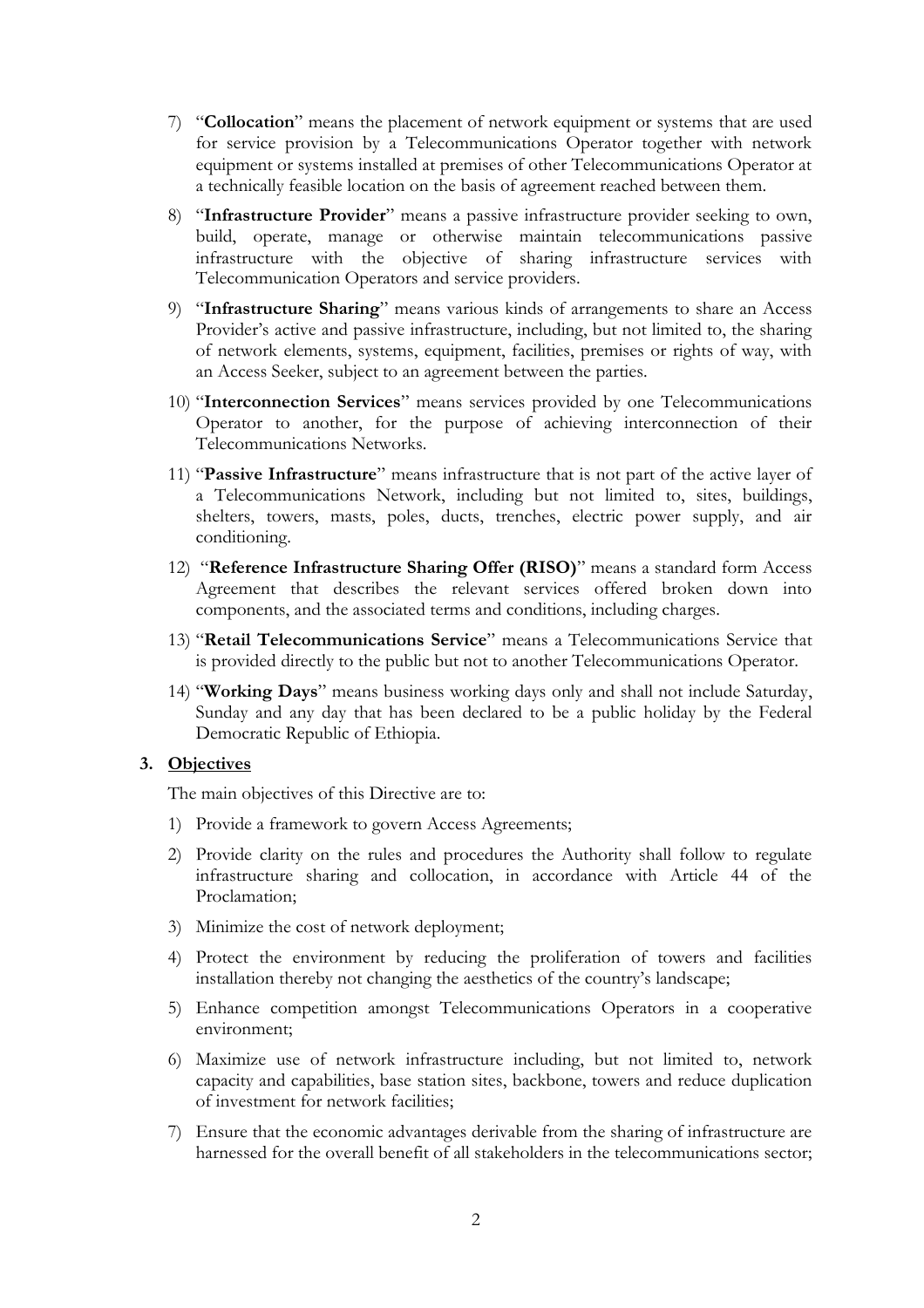- 8) Encourage Telecommunications Operators to pursue a cost-oriented policy with the added effect of a reduction in the tariffs chargeable to consumers; and,
- 9) Enable the Authority to coordinate and cooperate with other government institutions involved in infrastructure deployment and/or installation.

#### **4. Scope of Application**

This Directive shall apply to all Telecommunications Operators Telecommunications Service providers and Infrastructure Providers in the Federal Democratic Republic of Ethiopia.

#### **PART TWO ROLE OF THE AUTHORITY**

#### **5. Role of the Authority**

- 1) The Authority shall:
	- a) Endeavor to facilitate and encourage the provision of Access Services amongst Telecommunications Operators and other relevant parties in the telecommunications sector;
	- b) Regulate the provision of Access Services;
	- c) Provide a high degree of certainty on the rules governing the provision of Access Services between Telecommunications Operators and other relevant Parties in Telecommunications sector;
	- d) Intervene to determine the terms of the agreement in accordance with Articles 44 (4) and 44 (9) of the Proclamation when parties are unable to reach an agreement for Access Services; and,
	- e) At all times, reserve the right to examine incidence of infrastructure sharing and collocation to ensure consistency with the relevant license(s) and reduce the risk of a lessening of competition.
- 2) The Authority may:
	- a) Intervene at its own discretion, or if requested by a party to an Access Agreement, to determine whether the infrastructure sharing and collocation charges and compensation are cost-based;
	- b) Intervene at its own discretion, or at the request of a party to an agreement, to resolve an Access Agreement dispute in accordance with the mechanism provided in Article 22 of this Directive and the Authority's Dispute Resolution Directive;
	- c) Coordinate with other government bodies to facilitate the planning, construction, and sharing, of infrastructure for the provision of Telecommunications Services; and,
	- d) From time to time, determine the type of infrastructures that can be shared following a market-driven approach and consultation with all stakeholders impacted by any amendments.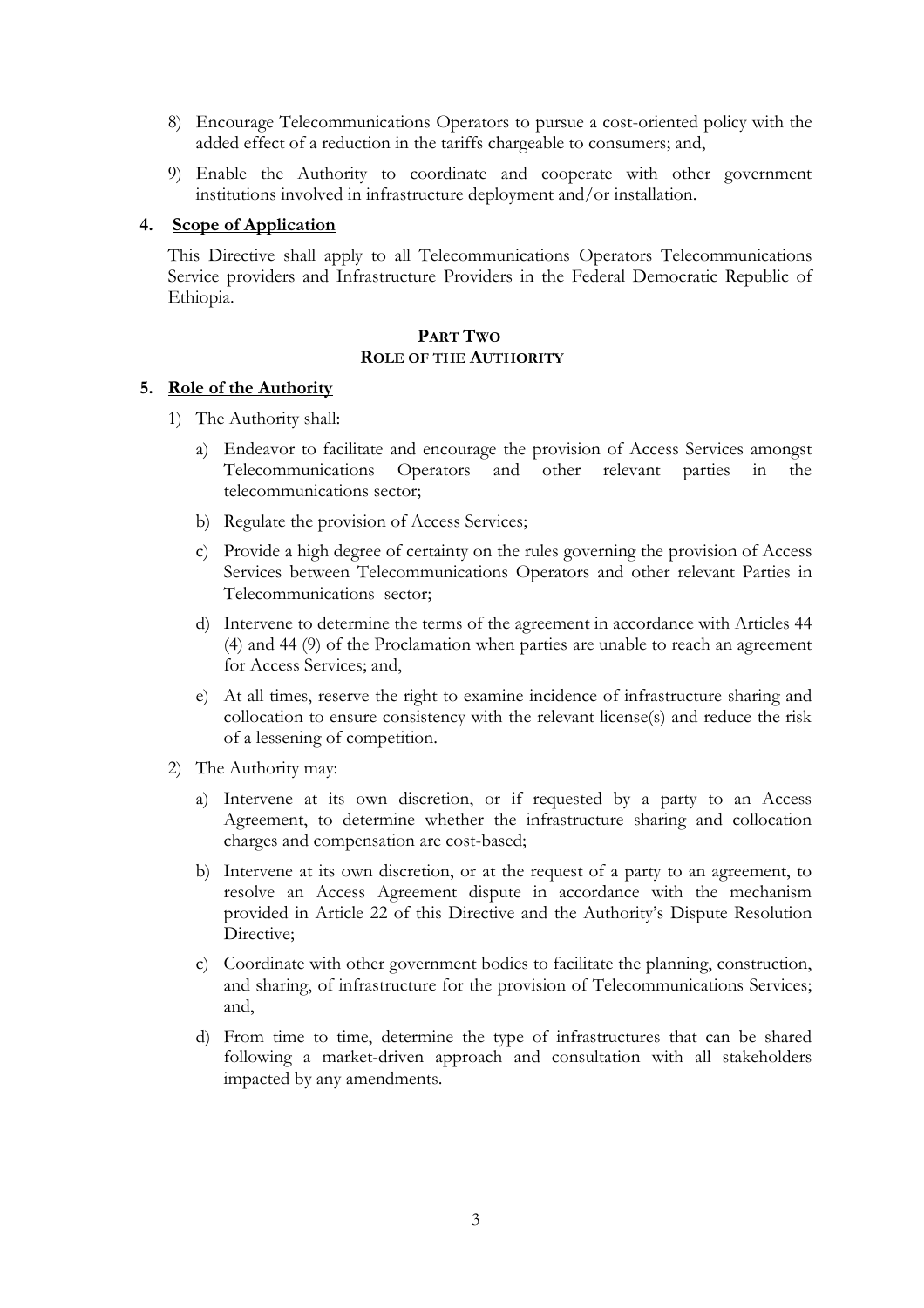## **PART THREE GENERAL PRINCIPLES**

## **6. General Infrastructure Sharing and Collocation Principles**

All agreements for Access Services shall be consistent with the following principles:

- 1) Transparency:
	- a) The Authority's processes in reaching decisions related to infrastructure sharing and collocation service matters shall be open and transparent.
	- b) All Access Providers shall publish a Reference Infrastructure Sharing Offer ("RISO") approved by the Authority and make it available to an Access Seeker free of charge.
	- c) The Authority shall publish an approved RISO on its website.
- 2) Non-discrimination:

The non-discrimination principle requires that the terms and conditions for the provision of Access Services, shall be comparable to how an Access Provider supplies those same Access Services to itself, or to any other operator based on similar commercial parameters.

3) Cost Orientation:

Charges for Access Services shall be justifiable and reasonable and shall be costbased.

## **PART FOUR COLLOCATION AND INFRASTRUCTURE SHARING PROCEDURES**

## **7. Rights and Obligations**

- 1) All Access Seekers have the right to request Access Services from any Access Provider and the parties shall negotiate the terms of an agreement for such services in good faith.
- 2) An Access Provider that the Authority has determined to have a Significant Market Power (SMP) in a relevant market for Access Services and who receives a request for Collocation, from an Access Seeker, shall accommodate such request to the extent that it is technically feasible, and shall negotiate in good faith, reasonable terms and conditions for such services.
- 3) For all requests other than Collocation as described in Sub-Article (2) of this Article, An Access Provider has the right to decline to provide the requested Access Services on the following reasonable grounds of:
	- a) Insufficient capacity or space;
	- b) Illegality;
	- c) Safety, reliability, and incompatibility of facilities;
	- d) Integrity and security of the telecommunications network or services; or,
	- e) Not economically or technically feasible.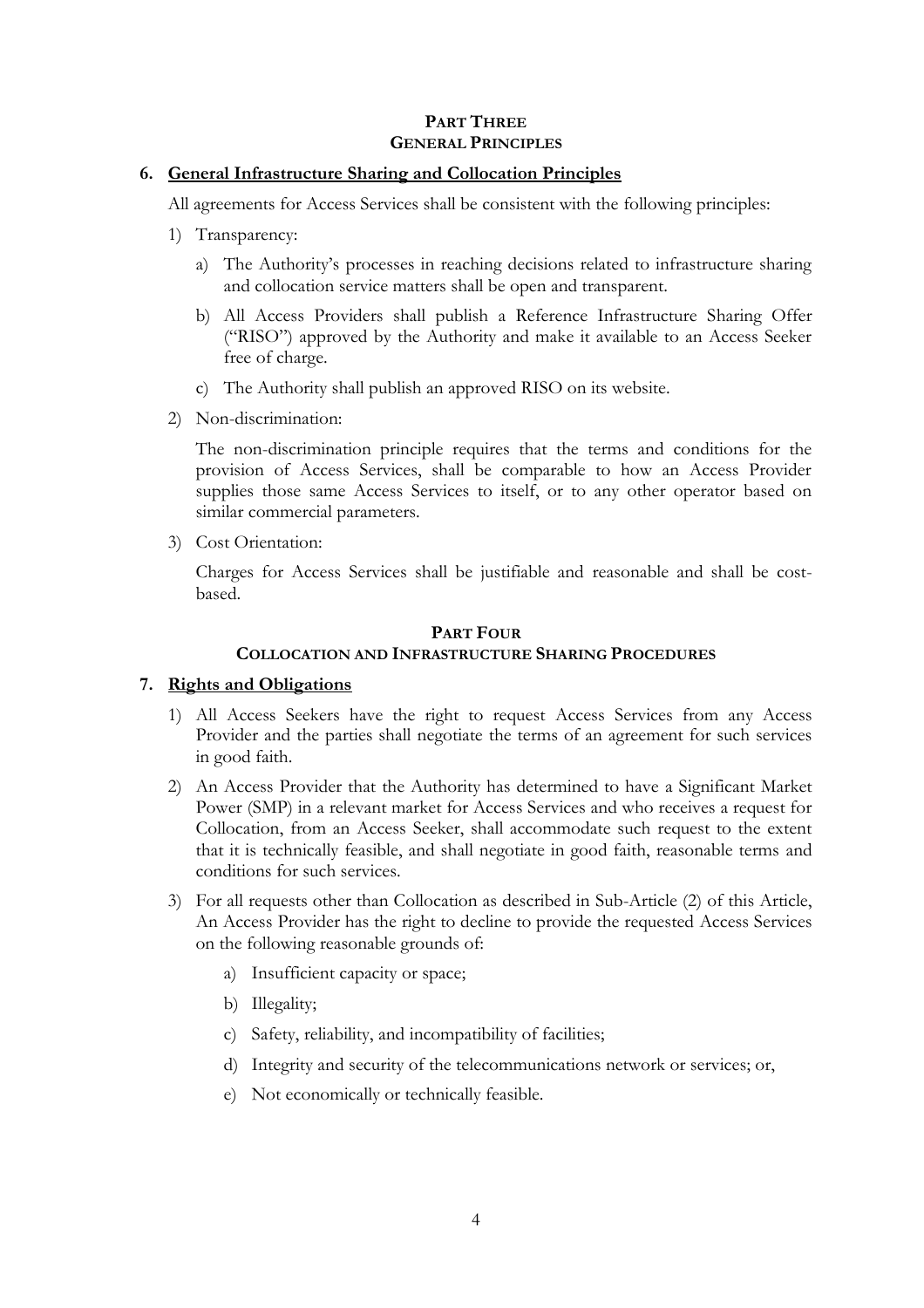## **8. Good Faith Negotiations**

- 1) Agreements for Access Services shall be negotiated in good faith between the operators involved, and where disagreements arise, the parties shall use reasonable endeavors to resolve all disputes relating to Access Services.
- 2) Negotiations in good faith implies that neither negotiating party shall:
	- a) Intentionally mislead the other party;
	- b) Refuse to provide information relevant to an agreement, including information necessary to identify facility needed and cost data;
	- c) Force or coerce the other party into making an agreement that it would not otherwise have made; or,
	- d) Intentionally obstruct or delay negotiations;
- 3) The following actions shall be regarded as a breach of the principle of negotiating in good faith:
	- a) Failing to provide all relevant information to the other operator, relevant to the Services sought;
	- b) Demanding charges or fees that are not cost oriented;
	- c) Proposing unreasonable terms and conditions;
	- d) Demanding to sign non-disclosure agreements that are coercive or unnecessarily broad or restrictive;
	- e) Refusing to allow the insertion of clauses in an agreement that permits future amendments;
	- f) Attempting to tie terms and conditions contained in the agreement to the resolution of other unrelated issues;
	- g) Taking actions that are intended to delay negotiations, including, but not limited to, consistent refusal to designate a representative with the authority to make binding commitments; and,
	- h) Taking any other actions that may be deemed breaches of the principle of negotiating in good faith as determined by the Authority, from time to time.

## **9. Requesting Access Services**

- 1) When a Telecommunications Operator makes a request for Access services to another operator, the Access Seeker shall make such request as follows:
	- a) In writing to the Access Provider;
	- b) Include sufficient information in relation to the kind of Access Service requested, including, but not limited to, the suggested date for commencement of negotiations, the date for which the Access Services are required, and technical specifications; and,
	- c) Inform the Authority in writing about the request within five (5) Working Days of its Application to the Access Provider.
- 2) Within ten (10) working days of receiving such request, the Access Provider shall inform the Access Seeker in writing, if it is able to: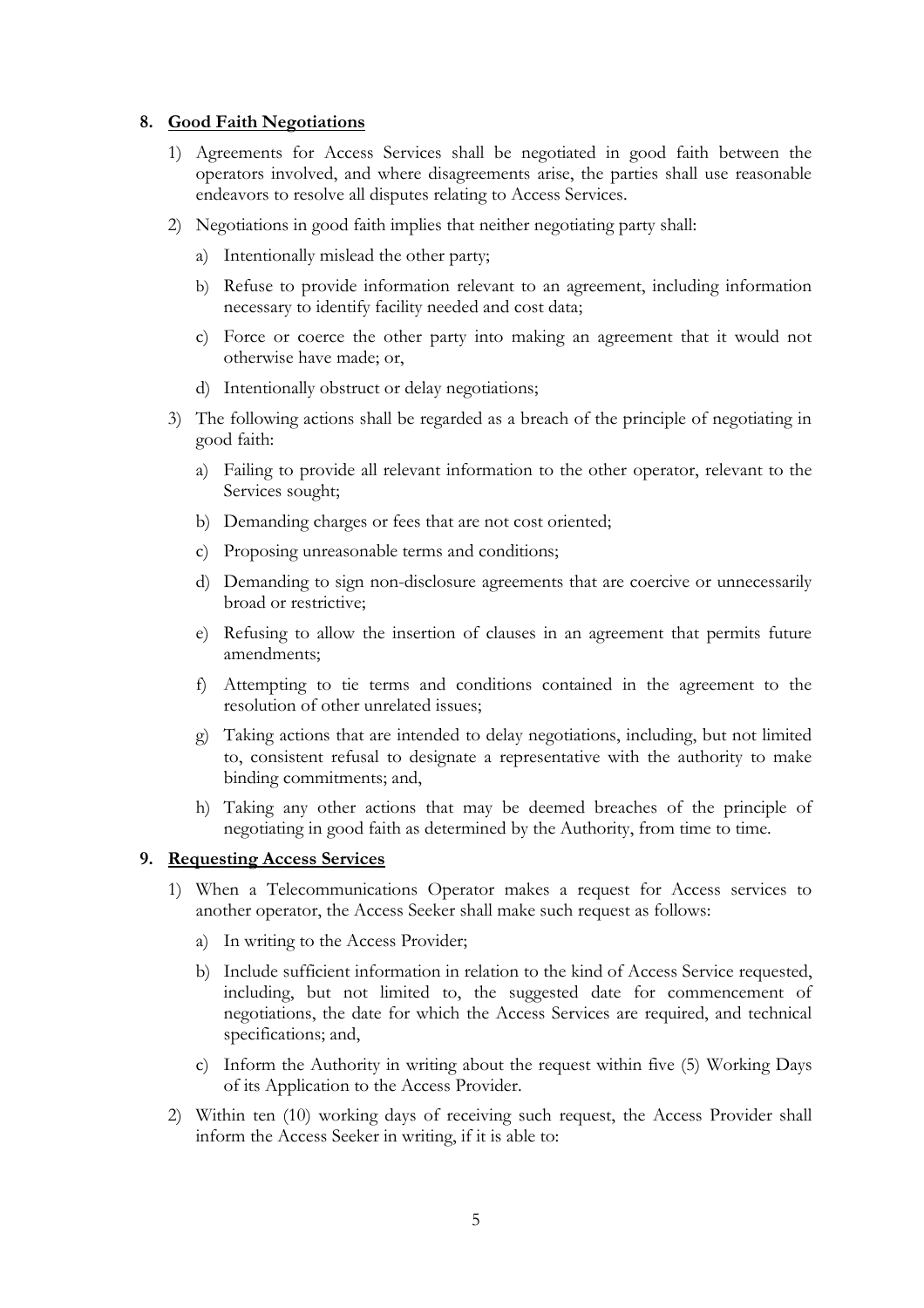- a) Commence negotiations related to the request for Access Services on the proposed date;
- b) Supply the form of Access Services requested; and,
- c) Provide the Access Services within the time frame requested by the Access Seeker.
- 3) Where the Access Provider has informed the Access Seeker that it is able to provide the requested Access Services, it shall:
	- a) Provide a copy of an approved RISO;
	- b) Allow the Access Seeker to conduct a site survey; and,
	- c) Initiate negotiations not later than ten (10) working days after receipt of the Access Services request.
- 4) The Access Provider and Access Seeker shall negotiate in good faith and use their best efforts to complete negotiations and execute an Access Agreement not later than fifteen (15) working days after initiating negotiations, or within a reasonable timeframe agreed by both parties.
- 5) The Access Provider and Access Seeker shall ensure that the conditioning of facilities and premises required to put into effect the Access Agreement are completed no later than thirty (30) working days after the execution of the Access Agreement, or within a reasonable timeframe agreed by both parties.
- 6) A request for Access Services shall be refused only on grounds set out in Article 7(3) of this Directive and shall be justified in writing by the Access Provider, no later than ten (10) working days after receiving a request for Access Services.
- 7) A copy of a refusal of a request for Access Services, shall be filed with the Authority by the Access Provider, not later than five (5) working days after the refusal has been submitted to the Access Seeker.
- 8) Pursuant to Articles 44(4) and 44(9) of the Proclamation, where the Authority has determined that the Access Provider holds SMP in a relevant market for a requested Access Services, and the parties fail to reach an agreement within a reasonable timeframe, either party may appeal to the Authority, or the Authority may intervene on its own instance, to make a binding ruling pursuant to Articles 34 and 36-38 of the Proclamation, or in accordance with the Authority's Dispute Resolution Directive.

#### **PART FIVE ACCESS AGREEMENTS**

#### **10. Access Agreements**

- 1) All Access Agreements shall be made in writing and shall:
	- a) Be in accordance with the principles set out in Article 6 of this Directive;
	- b) Comply with the terms and conditions of the licenses of both parties;
	- c) Conform to generally accepted industry standards and standards adopted by the Authority; and,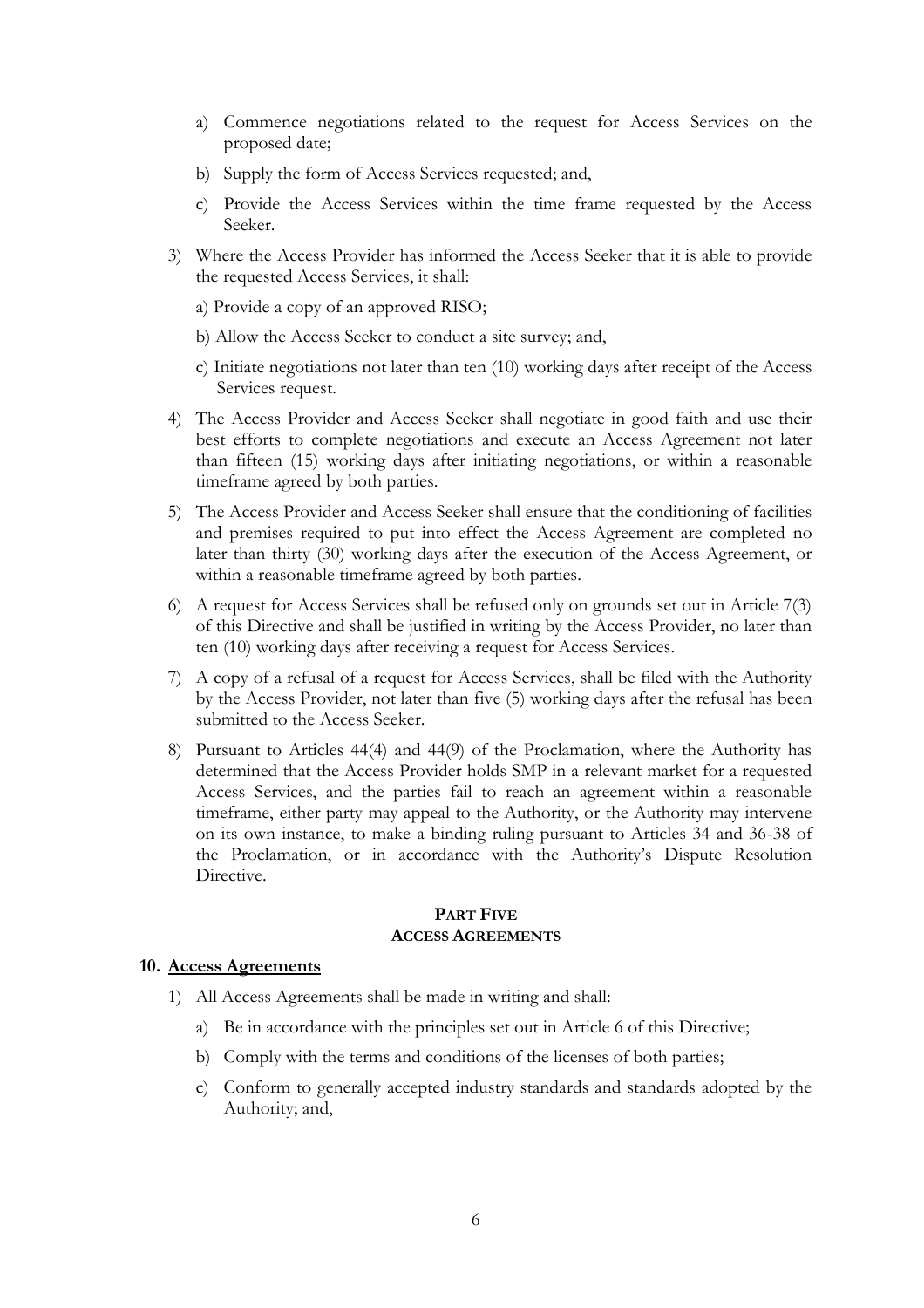- d) Be consistent with the Proclamation, this Directive, or any applicable Directive adopted by the Authority.
- 2) An Access Agreement shall not directly or indirectly, prohibit, or frustrate the provision of a Telecommunications Service that the Access Provider and Access Seeker is lawfully able to provide.

## **11. Filing of Access Agreements**

- 1) An Access Provider shall file an electronic copy of its Access Agreement with the Authority, not later than ten (10) working days from the date of the execution of such agreement.
- 2) The Authority at its own discretion, may request from either party, additional information which it deems necessary to evaluate the terms and conditions in a filed Access Agreement.

## **12. Amendment of Access Agreements**

- 1) The parties to a filed Access Agreement may amend or modify such agreement by mutual accord. The modified agreement shall be filed with the Authority not later than five (5) working days from the date of the execution of such modification.
- 2) If parties to an Access Agreement filed with the Authority in accordance with Sub-Article (1) of this Article fail to agree on the terms and conditions for amending such agreement, the Authority may intervene at the request of either party, or at its own discretion, to set such terms in accordance with the Authority's Dispute Resolution Directive

## **13. Termination of an Access Agreements**

- 1) The termination of an Access Agreement shall be strictly in accordance with the terms in such agreement.
- 2) If a party to an Access Agreement, filed with the Authority, intends to terminate such agreement, it shall give not less than a sixty (60) working days written notice to the other party, specifying the grounds for termination.
- 3) Where there is an alleged breach, the operator providing the notice shall give the other party not less than thirty (30) working days to remedy the alleged breach, and if the party in breach fails to remedy such breach within that period, the operator may then terminate the agreement providing a termination notice period of an additional thirty (30) working days, or seek the Authority's intervention in accordance with the Authority's Dispute Resolution Directive.
- 4) An Access Seeker which is a party to an Access Agreement that has been sent a notice of intention to terminate, may seek the Authority's intervention and in such instance, the Authority may intervene in accordance with the Authority's Dispute Resolution Directive.
- 5) If an Access Provider terminates an Access Agreement, it shall notify the Authority in writing not later than five (5) working days after the termination of such agreement, and provide a copy of the notice of termination.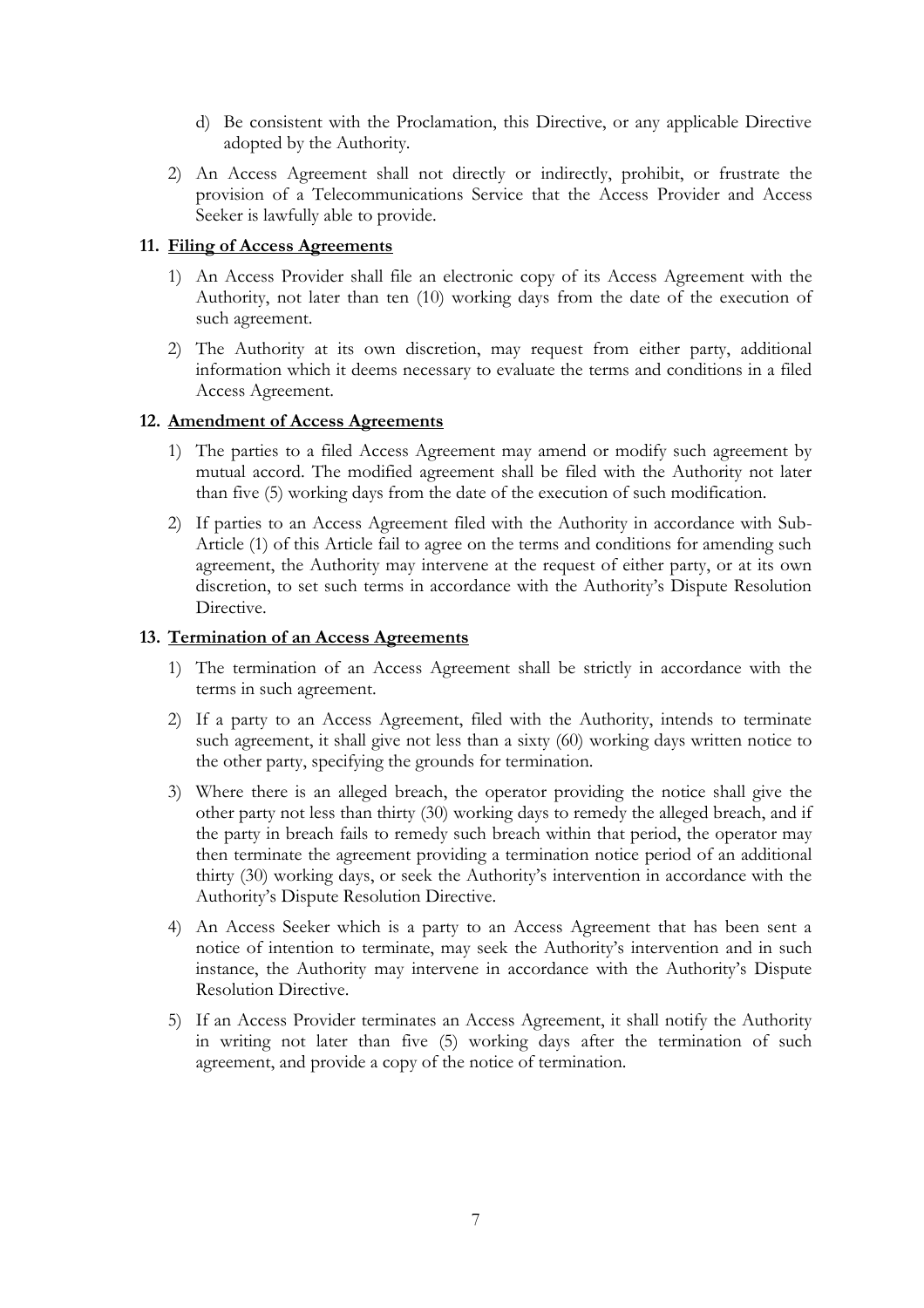#### **14. Reference Infrastructure Sharing Offer (RISO)**

- 1) A RISO shall adhere to, and incorporate the general principles for Access Agreements, in accordance to Article 6 of this Directive, and the provisions set forth in this Directive.
- 2) All Telecommunications Operators which the Authority has determined to have SMP in one or more markets for Access Services shall file a RISO with the Authority for approval. A RISO shall be filed not later than thirty (30) working days after being directed to do so by the Authority.
- 3) The Authority shall have not more than twenty (20) working days to review a proposed RISO and decide whether it shall approve it for publication, or intervene to change the terms and conditions of a proposed RISO. If the Authority does not reject the request for approval, or intervene to change the proposed RISO within the twenty (20) working days period, a proposed RISO shall be deemed approved.
- 4) An approved RISO remains in effect until a modified RISO is approved, unless otherwise determined by the Authority. An approved RISO shall be published on the Authority's website.
- 5) An Access Provider with an approved RISO shall file an amended RISO with the Authority for approval.
- 6) The Authority shall, within ten (10) working days, review a modified RISO and decide whether it shall approve it for publication. If the Authority does not reject the request for approval, or does not intervene to order changes to a filed modified RISO within the ten (10) working day period, a modified RISO shall be deemed approved.
- 7) The Authority may intervene to order modifications to the terms and conditions of a filed or approved RISO, at its own discretion, or following a request from a Telecommunications Operator, if:
	- a) A RISO or any provision thereof, is inconsistent with provisions in the Proclamation, this Directive, or any applicable Directive adopted by the Authority, or,
	- b) The Authority considers that it is in the public interest for it to intervene.
- 8) If the Authority decides to intervene to order changes to a filed, or approved RISO, it shall determine the appropriate modifications in a transparent manner, in accordance with Articles 36 and 37 of the Proclamation, and adhere to the following procedure:
	- a) Issue a Public Notice, informing interested parties that it is initiating a regulatory proceeding to order amendments to a RISO. The Notice shall be accompanied by a clear statement indicating which provision in the RISO, and why, is either:
		- i). Inconsistent with provisions in the Proclamation;
		- ii). Inconsistent with provisions in this Directive;
		- iii). Inconsistent with provisions in any applicable Directive adopted by the Authority; or,
		- iv). Not in the public interest.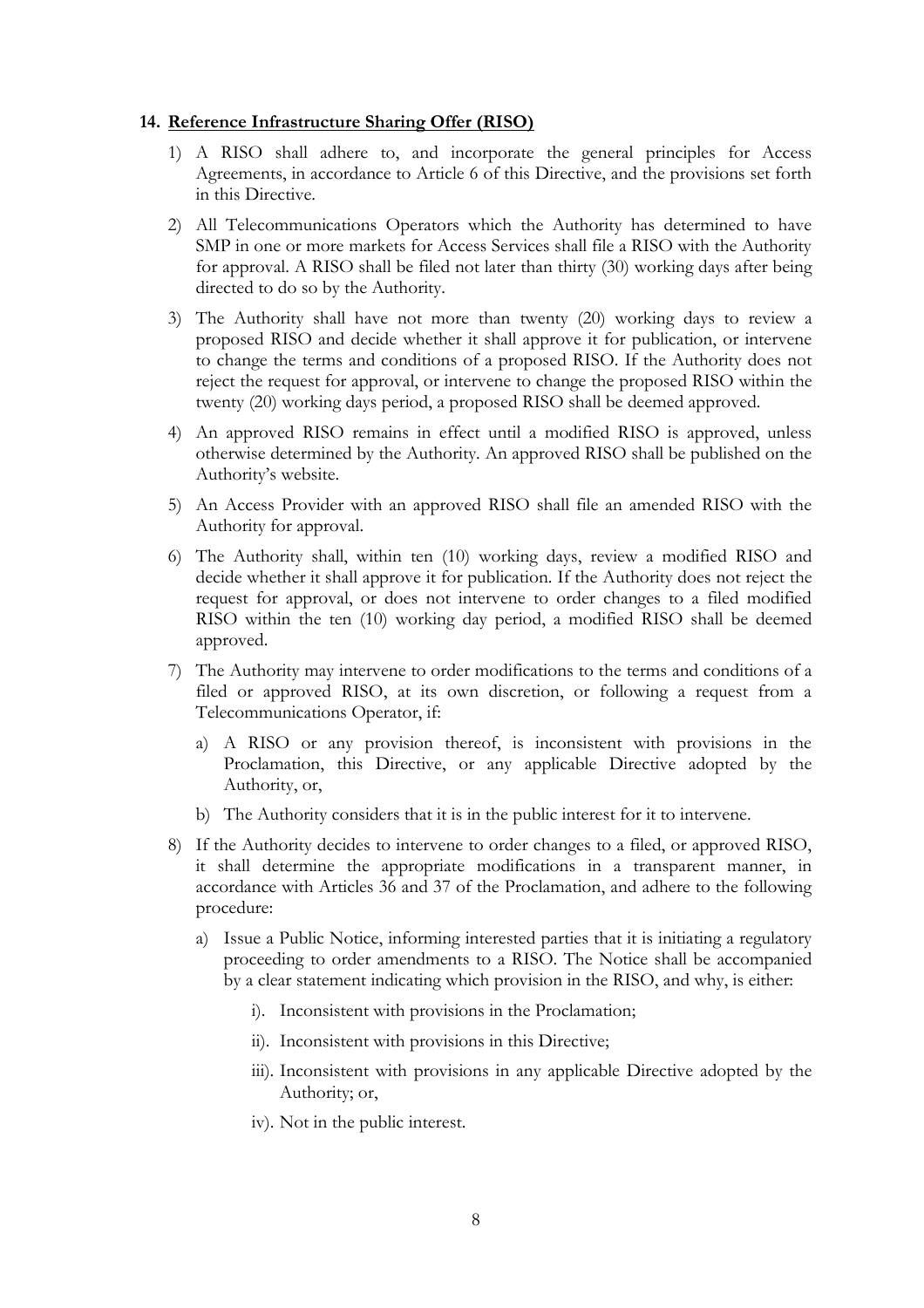- b) The Public Notice shall include the proposed modification and provide a justification for such modification.
- c) The Authority shall give interested parties not less than fifteen (15) working days to respond and comment on the proposed changes.
- d) After receiving comments from interested parties, the Authority shall have not more than fifteen (15) working days to respond to the comments received, and either:
	- i). Provide a response addressing each comment and issue a final determination; or,
	- ii). Provide a response addressing each comment, modify the proposed changes if needed, and allow interested parties to submit comments again using the same time frame as in the first round, before issuing a final determination.
- e) The Authority may, at its own discretion, allow more than two rounds of revisions and comments from interested parties before issuing a final determination.
- f) During the regulatory proceeding, the Authority shall publish its responses to comments received and its final decision on its website.
- g) To the extent that information provided by interested parties to the Authority during the course of this proceeding is confidential, the Authority shall use its reasonable efforts to protect the confidentiality of such information.
- 9) A RISO shall include detailed terms and conditions of the Access Services provided, the technical standards, as well as standards for safety and security to be implemented by the provider of Access Services.
- 10) A RISO shall include provisions on how to modify the terms and conditions of service.
- 11) A RISO shall include at least the following sections:
	- a) Framework agreement;
	- b) Description of Access Services offered and related terms and conditions;
	- c) Detailed terms and conditions for access to facilities or physical infrastructure belonging or controlled by the Access Provider, including the standards for safety and security implemented by the Access Provider;
	- d) Operational procedures including service provisioning, planning, and maintenance procedures;
	- e) Commercial aspects including charges, payments, billing procedures, and terms and conditions, including, but not limited to, any recharge for ground lease costs and/or strengthening work;
	- f) Service level agreement;
	- g) Provisions for sharing information on size or capacity of facilities, including the amount of space available for collocation or infrastructure sharing, as well as technical specifications for ancillary services or facilities; and,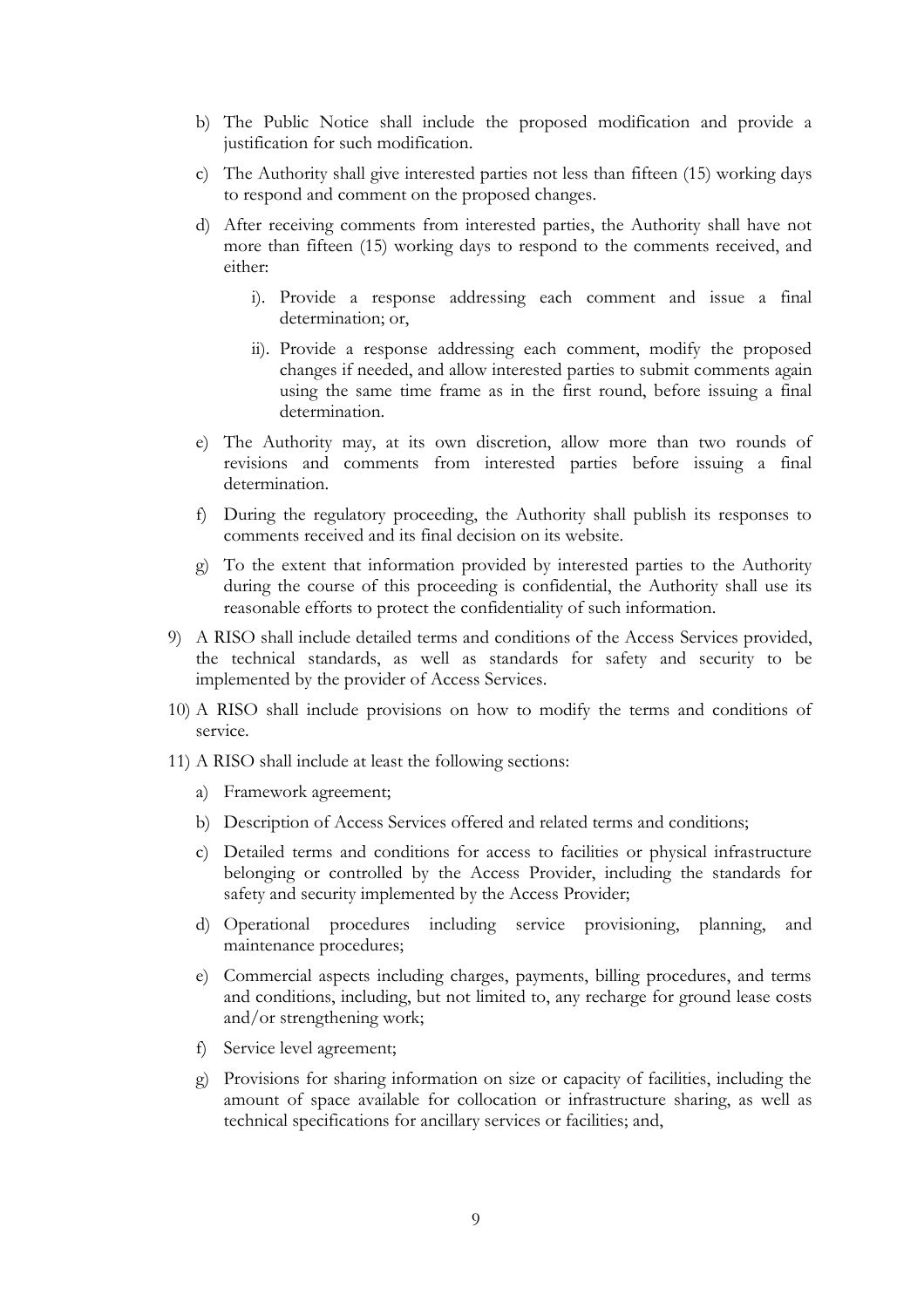h) Provisions for amendment procedures including how Access Seekers will be informed about proposed changes to the terms and condition of the Access Services, and timeframe for such changes.

#### **PART SIX CHARGES FOR COLLOCATION AND INFRASTRUCTURE SHARING**

## **15. Charges for Access Services**

- 1) Access Providers shall not offer more favorable rates or terms to affiliate companies than offered to other Access Seekers.
- 2) Access Providers shall offer Access Services at reasonable rates that are not less favorable than those provided by other Access Providers to itself.
- 3) Charges for Access Services shall:
	- a) Be in accordance with the principles set out in Article 6 of this Directive;
	- b) Be sufficiently unbundled to ensure that an Access Seeker is not required to pay for access to infrastructure not strictly required for the services requested; and,
	- c) Be negotiated and agreed between the parties pursuant to Sub-Articles 44(3) and 44(8) of the Proclamation.
- 4) Charges for Access Services shall itemize and separately account for:
	- a) Fixed, one-off charges for the establishment and implementation of Access Services arrangements;
	- b) Periodic rental charges for on-going use of network infrastructure or facilities; and,
	- c) Variable charges for supplementary services.
- 5) Without prejudice to Sub-Article 3(c) of this Article, the Authority shall have the power to determine the charges for Access Services pursuant to Article 44 of the Proclamation.

## **16. Accounting Separation**

- 1) Where the Authority has determined that an Access Provider has SMP in a relevant market for Access Services, and the Access Provider also provides Retail Telecommunications Services, the Access Provider shall keep separate accounts, as if the Access Services were in fact carried out by a legally independent company, so as to identify all elements of cost and revenue attributable to such services.
- 2) The Authority may, at its own discretion, adopt directives prescribing how the account separation referred to in Sub-Article (1) of this Article shall be implemented.

## **PART SEVEN**

## **ALLOCATION, RESERVATION OF CAPACITY, AVAILABILITY OF ACCESS**

## **17. Allocation and Reservation of Capacity**

1) Requests for Access Services shall be considered and granted by an Access Provider on a first-come, first-served basis.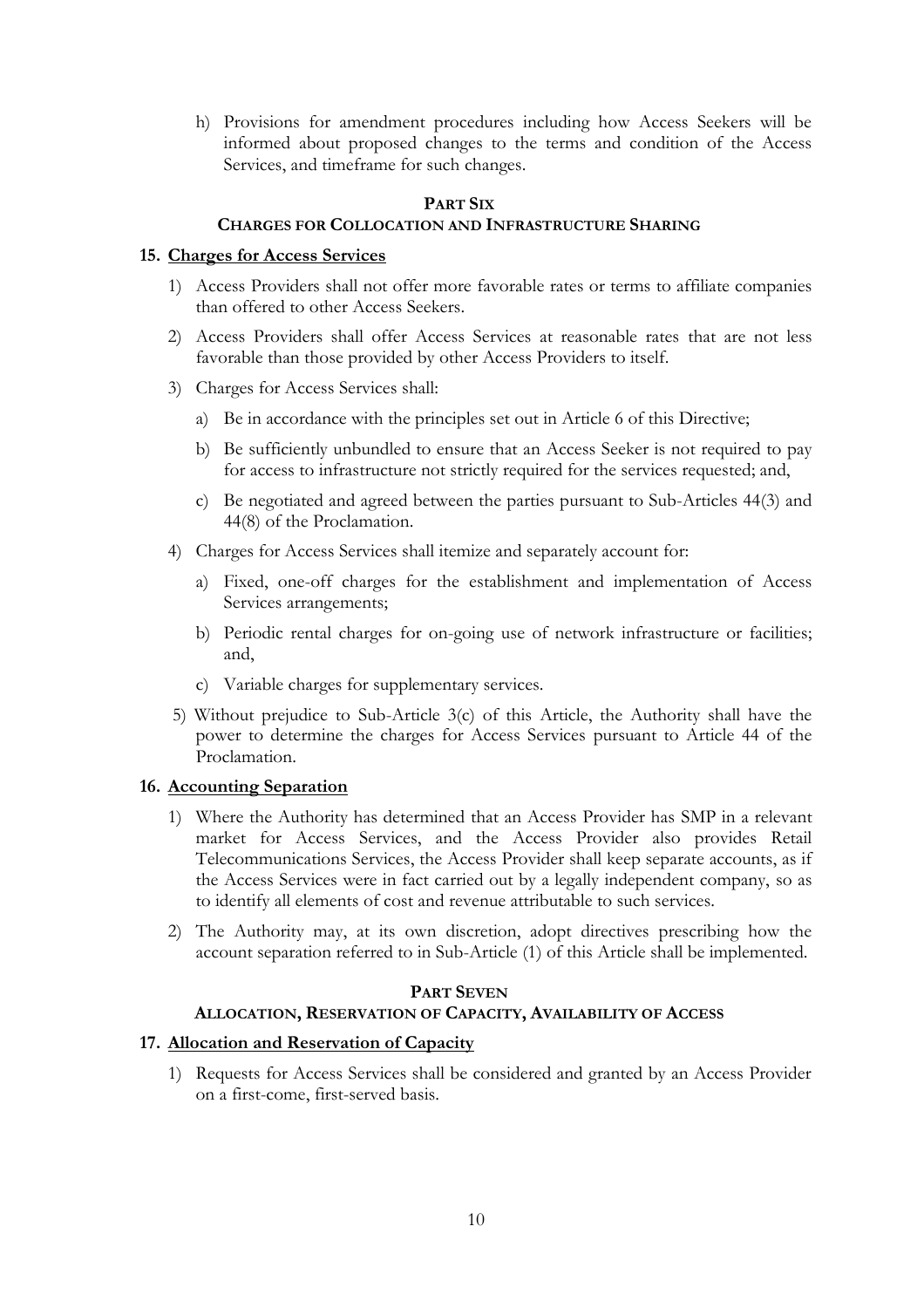- 2) Notwithstanding, Sub-Article (1) of this Article, the first-come, first-served basis shall not prevent subsequent simultaneous requests from being considered equally in a non-discriminatory manner and all served in a consistent manner.
- 3) A Telecommunications Operator shall take into consideration the demand for infrastructure sharing and collocation when expanding its facilities and when installing or deploying new infrastructure amenable to sharing and co-location.
- 4) Where there is no available capacity at the existing facilities to meet the needs of additional requests, a Telecommunication Operator shall consider re-development as a means of increasing capacity at existing facilities.
- 5) A Telecommunication Operator that installs or plans to install infrastructure amenable to sharing may require potential Access Seekers to express their requirements in writing and, subject to mutual agreement, share the development costs of the new infrastructure that are amenable to sharing.
- 6) The right of a Telecommunication Operator to reserve capacity for which it has made long term investments shall, at all times, be recognized but balanced against the need of not hampering the network roll-out or expansion plans of new market entrants.
- 7) Where a Telecommunication Operator exercises the option to reserve some Access Services rights in circumstances of limited capacity:
	- a) The reserve period shall not exceed two (2) years, after which period the right shall cease to be reserved and be available to Access Seekers;
	- b) Not more than twenty-five percent (25%) of capacity shall be reserved in each available infrastructure.
- 8) Information and documentary evidence of the reservation shall be maintained by a Telecommunications Operator and made available to other operators on demand.

#### **18. Obligation to Safeguard Availability of Access to New Infrastructure**

- 1) When planning and constructing new network infrastructure or facilities, all Access Providers shall take into account, to a reasonable extent, the demand for collocation and infrastructure sharing that exists, or that may exist, following the expansion, or construction, of new network infrastructure or facilities. This new infrastructure shall be planned and constructed to facilitate collocation and infrastructure sharing with Access Seekers, in accordance with this Directive.
- 2) An Access Provider that plans to install or construct new passive network infrastructure or facilities, shall share its development plans with other Telecommunications Operators as can reasonably be expected to require access to such passive network infrastructure and facilities in the future.
- 3) No Telecommunications Operator shall install cables, equipment, or other facilities that do not correspond to the current or foreseeable needs for servicing its customers, and which, as a result of undue space utilization, prevent or limit collocation and the sharing of infrastructure with current, or potential Access Seekers.
- 4) Where an Access Provider, plans to alter, expand, or move network infrastructure components, or facilities, that are subject to an Access Agreement, the Access Provider shall give no less than ninety (90) working days written notice to the parties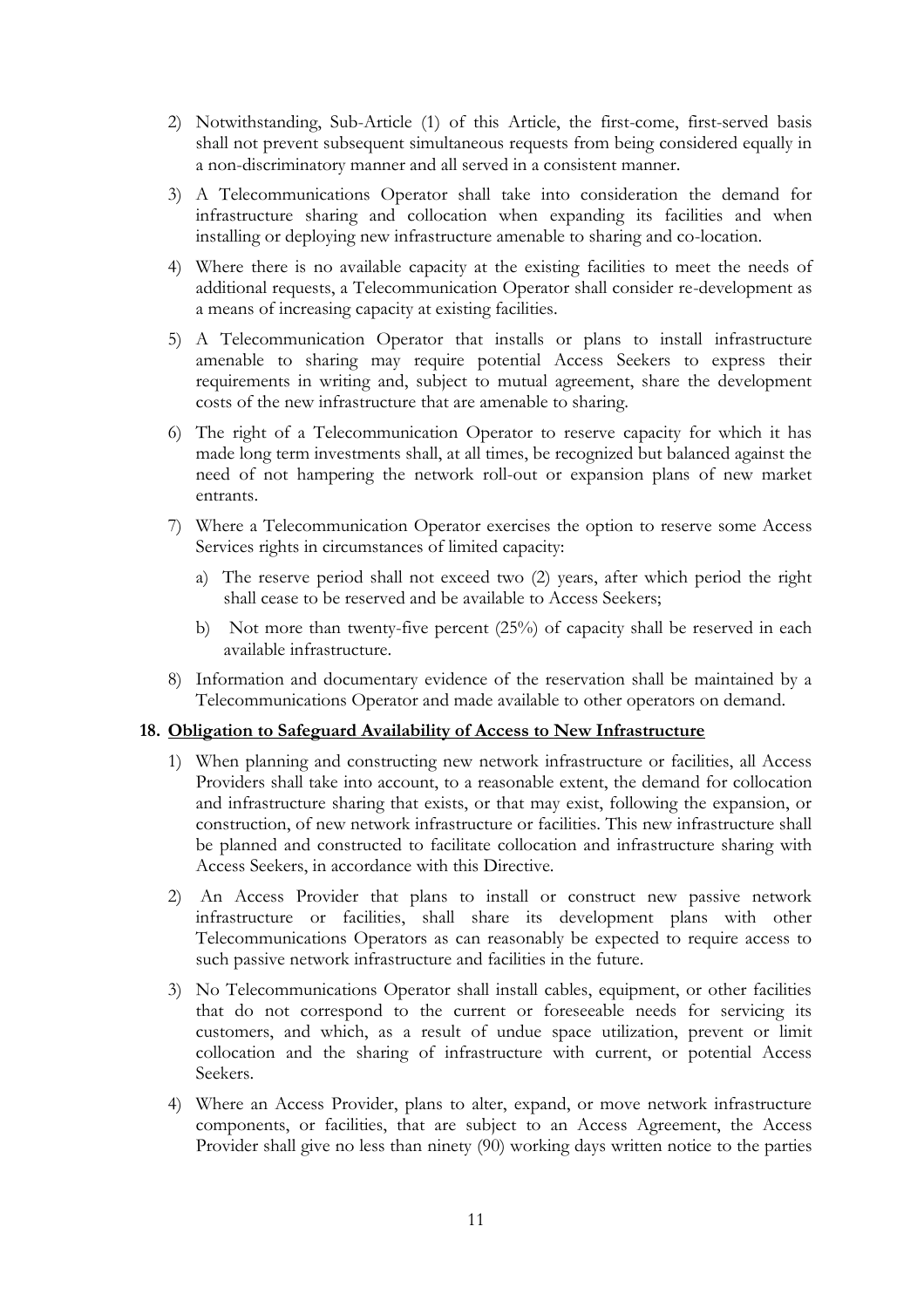of such agreement, specifying the proposed changes along with a plan to mitigate disruptions to the Access Services provided to the Access Seekers.

## **PART EIGHT FORBEARANCE**

#### **19. Request for Forbearance**

- 1) Notwithstanding any provision in this Directive, an Access Provider may request the Authority forbearance from a specific obligation in this Directive if:
	- a) The Authority has not determined that the Access Provider has SMP in a relevant market for Access Services;
	- b) The Access Provider considers that, although the Authority had determined it has SMP in a relevant market for Access Services, changes in competition in the relevant market had eliminated any market power it may have previously had;
	- c) The Access Provider considers that, although the Authority had determined it has SMP in a relevant market for Access Services, the specific conditions of competition in a certain geographic area, warrants forbearance from those obligations in that geographic area; or,
	- d) The conditions in a particular network infrastructure component or facility, makes compliance with a specific obligation in this Directive, impractical or unfeasible.
- 2) An Access Provider requesting the Authority for forbearance from any obligations shall do so in writing and specifying which provision of this Directive it is requesting forbearance and the reasons for such forbearance.
- 3) The Authority, after receiving a written request for forbearance, shall respond in not less than thirty (30) working days, indicating whether:
	- a) The request is denied, providing a reasonable explanation for such denial;
	- b) It requires more information to evaluate the request; or,
	- c) It has decided to intervene to make a binding ruling in accordance with the procedure established in Articles 34 and 36 through 38 of the Proclamation.
- 4) Notwithstanding Sub-Article (1) of this Article, the Authority shall allow applications for forbearance after five (5) years from the date of issuance of new Telecommunications Operator licenses.
- 5) Where the Authority grants an Access Provider forbearance from a specific obligation in this Directive, such forbearance shall be granted for not longer than one (1) year.

## **PART NINE COLLOCATION**

## **20. Collocation as an Element of Interconnection**

1) To the extent that Collocation services are required for interconnection, the terms and conditions for Collocation services shall be included in interconnection agreements, the terms and conditions of which shall be in accordance with this Directive.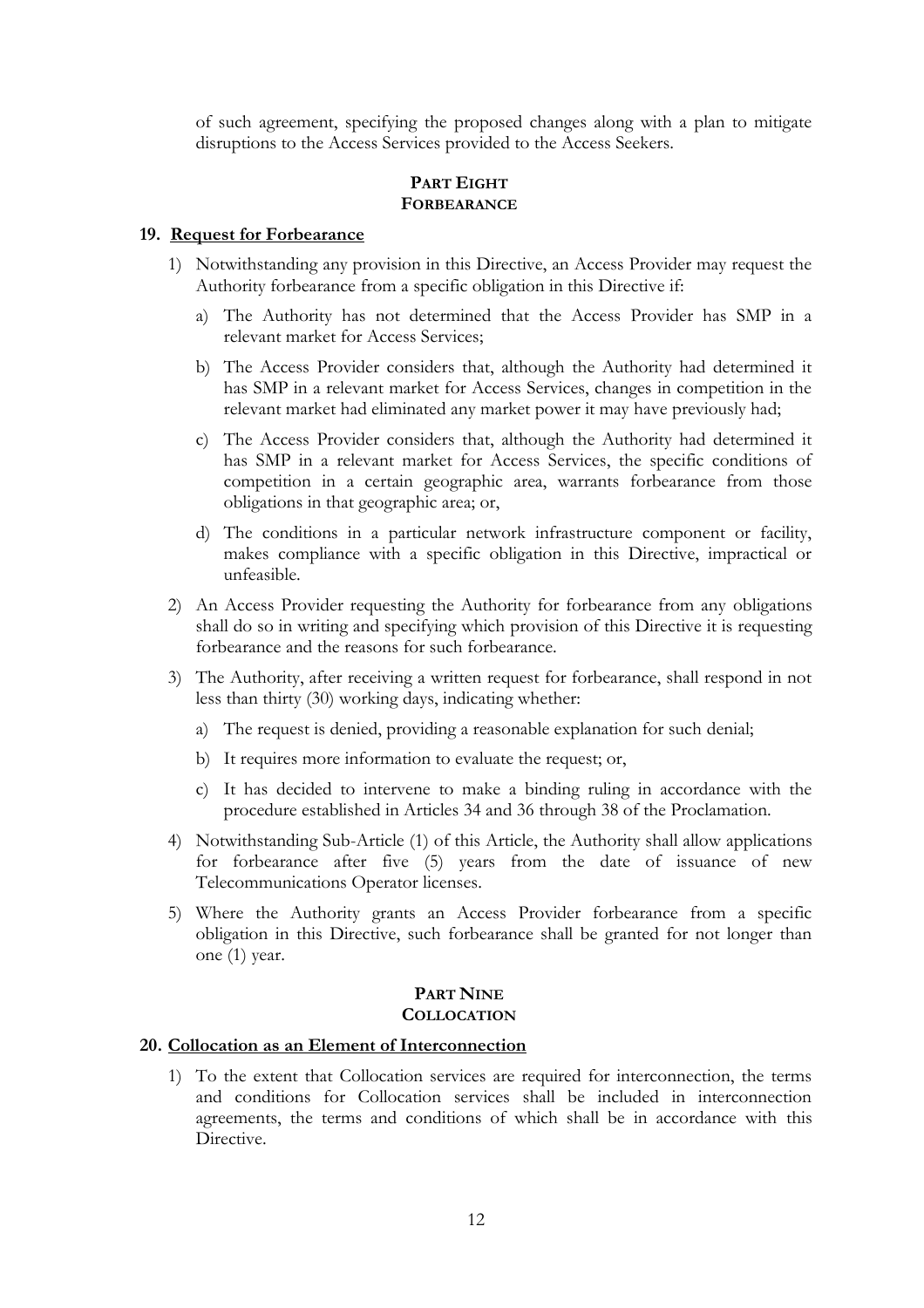- 2) A Telecommunications Operator that the Authority has determined to have SMP in one or more markets for the provision of collocation services shall include in its RISO an offer for the facilities available for collocation, including a price list for the different components of collocation.
- 3) An operator that seeks interconnecting with another operator has the right to request the type of collocation suitable for its operation. Annex A describes various modes of collocation.
- 4) Unless specifically excluded, the terms and conditions of collocation are in general to be governed by the same rules as infrastructure sharing as described in Annex B.

## **PART TEN PUBLICATION**

#### **21. Publication of Infrastructure Information by the Authority**

- 1) The Authority shall, from time to time, publish or ensure that there is published, adequate and up-to-date information, on network infrastructure and facilities that belong to, or are controlled by, Access Providers with SMP in relevant markets for Access Services.
- 2) Where the Authority has determined that an Access Provider holds SMP in relevant markets for Access Services, the Access provider shall provide the Authority information about its facilities and infrastructure that are either:
	- a) Currently being shared with Access Seekers; or,
	- b) Potentially available for sharing.
- 3) Such information in Sub-Article (2) of this Article may include, but not be limited to, current space or capacity shared with Access Seekers, and reserved space or capacity potentially available for sharing.
- 4) Following a written request by the Authority, an Access Provider shall provide the information referred to in Sub-Article (2) of this Article within thirty (30) working days of such request.
- 5) The Authority may, at its own instance, publish on its website, the information received from Access Providers about facilities and infrastructure currently shared or potentially available for sharing.
- 6) Notwithstanding any provision in Sub-Articles (1) through (5) of this Article, all Telecommunications Operators shall within thirty (30) Working Days submit to the Authority, upon request, a detailed inventory of all towers and masts, and information on collocation spaces, duct routes, dark fiber routes, unbundled local loops, interconnection point facilities, manhole locations, available capacities, and meet me points owned or controlled by such operator. Such inventory shall include at a minimum, the following information about each tower or mast:
	- a) Location of tower providing GPS coordinates;
	- b) Type of tower structure, including information related to lattice, monopole, guyed, etc.;
	- c) Material of tower;
	- d) Height above ground;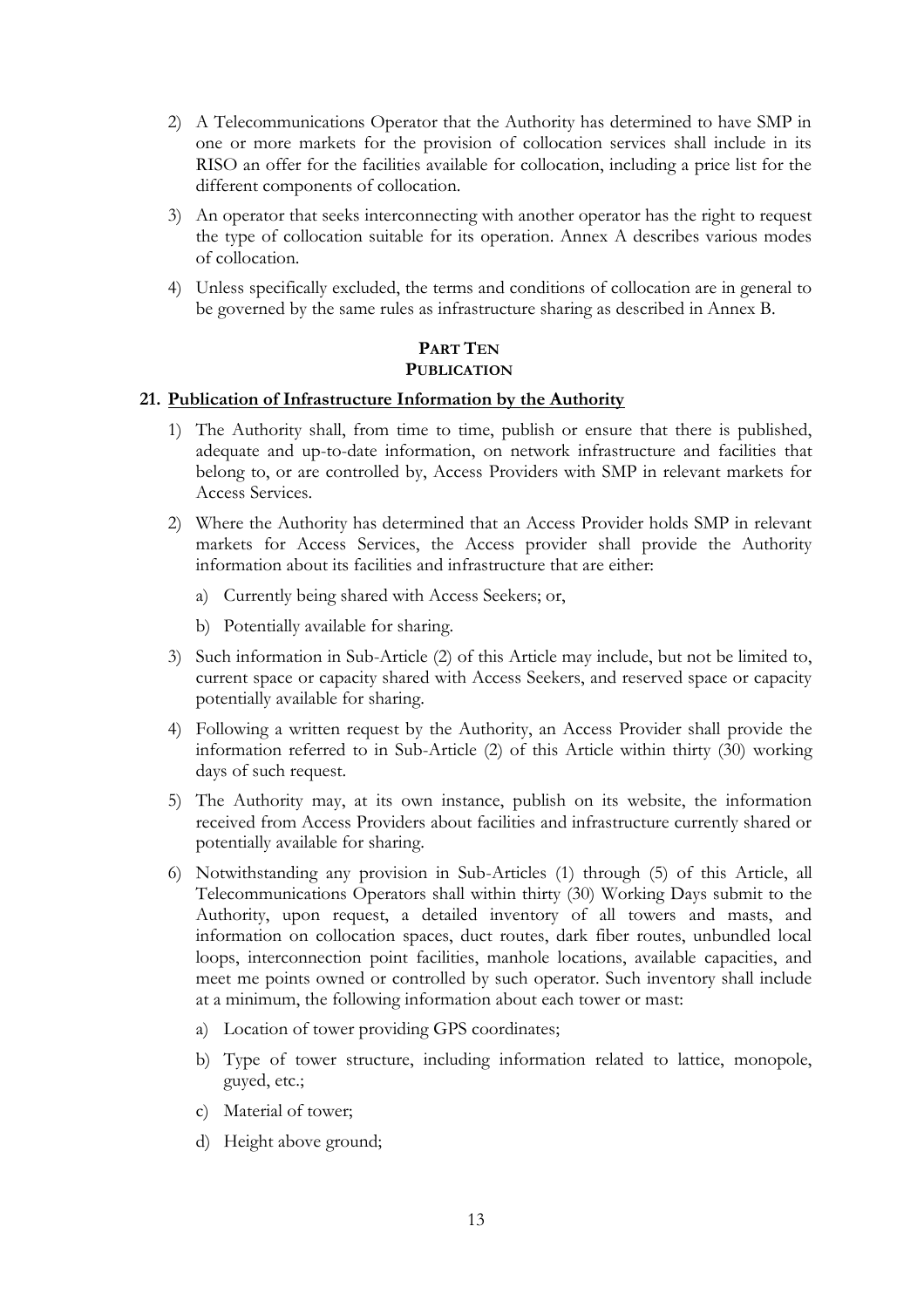- e) Maximum load;
- f) Site specification, including information on the area in square feet, and other characteristics;
- g) Power access, including information related to grids, generators, etc.;
- h) Current usage such as tower load, number of antennas, square feet occupied by equipment, etc.; and,
- i) Current spare capacity.
- 7) Prior to commencement of construction of any new tower or mast, a Telecommunications Operator shall furnish the Authority the information set out in Sub-Article (6) of this Article in connection to the proposed new tower or towers, and shall, within thirty (30) working days from the completion of construction, notify the Authority confirming that the information remains accurate.
- 8) The Authority shall establish and maintain a database with the information received from Telecommunications Operators in accordance with Sub-Articles (6) and (7) of this Article, and shall provide relevant information to any Telecommunications Operator, within fifteen (15) working days following a written request.

## **PART ELEVEN DISPUTE RESOLUTION**

## **22. Infrastructure Sharing and Collocation Dispute Resolution**

- 1) Any dispute between Access Providers and Access Seekers relating to the reasonableness of a request for Access Services, or unreasonableness of charges for Access Services, or where parties fail to reach an agreement or otherwise fail to implement an Access agreement, may be referred to the Authority by either party for resolution.
- 2) A party requesting the Authority to resolve a dispute shall submit a written request to the Authority not later than thirty (30) working days after the parties fail to reach an agreement.
- 3) Following the written request to intervene, the Authority shall respond to the requesting party not later than ten (10) working days after receiving such request, whether it:
	- a) Requires additional information from the parties involved before deciding whether to intervene or not;
	- b) Has decided not to intervene and provide a written response with a justification for not intervening; or,
	- c) Has decided to intervene in accordance with the procedures established in the Authority's Dispute Resolution Directive.

## **PART TWELVE COMPLIANCE AND ENFORCEMENT**

#### **23. Compliance**

The Authority shall monitor an Access Provider's and Access Seeker's compliance with the provisions of the Proclamation and this Directive.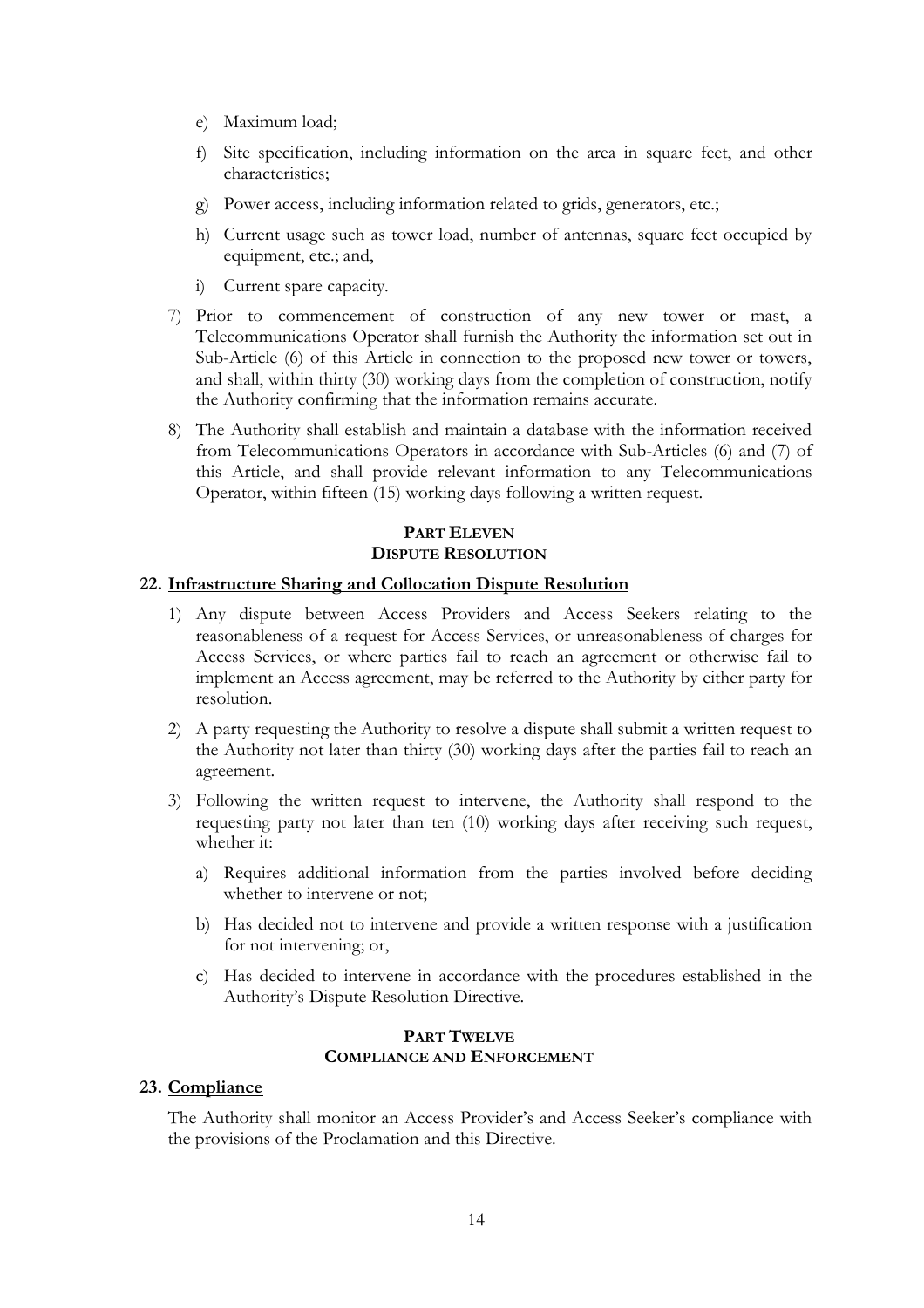## **24. Enforcement**

- 1) Where the Authority, consistent with the provisions of this Directive, the Proclamation, and other instruments that the Authority may issue, determines that an Access Provider or Access Seeker has violated the provisions of this Directive, it shall impose remedies pursuant to Article 52 of the Proclamation that shall include fines or restitution.
- 2) Without prejudice to Sub-Article (1) of this Article, the Authority's remedies and sanctions shall be guided by the Council of Ministers Regulation issued pursuant to Article 52(6) of the Proclamation that determines the types of infractions that would result in license revocation, suspension and other administrative measures and stipulate the penalties and the amount of fines to be paid.

## **PART THIRTEEN MISCELLANEOUS**

## **25. Amendment**

The Authority upon consultation with respective stakeholders, may, at any time it deems it necessary, and consistent with the Proclamation, amend this Directive.

## **26. Effective Date**

This Directive comes into force as of the 9<sup>th</sup> day of July 2021.

## **DONE IN ADDIS ABABA, ON THE 9 TH DAY OF JULY 2021**

## **ENGINEER BALCHA REBA DIRECTOR GENERAL ETHIOPIAN COMMUNICATIONS AUTHORITY**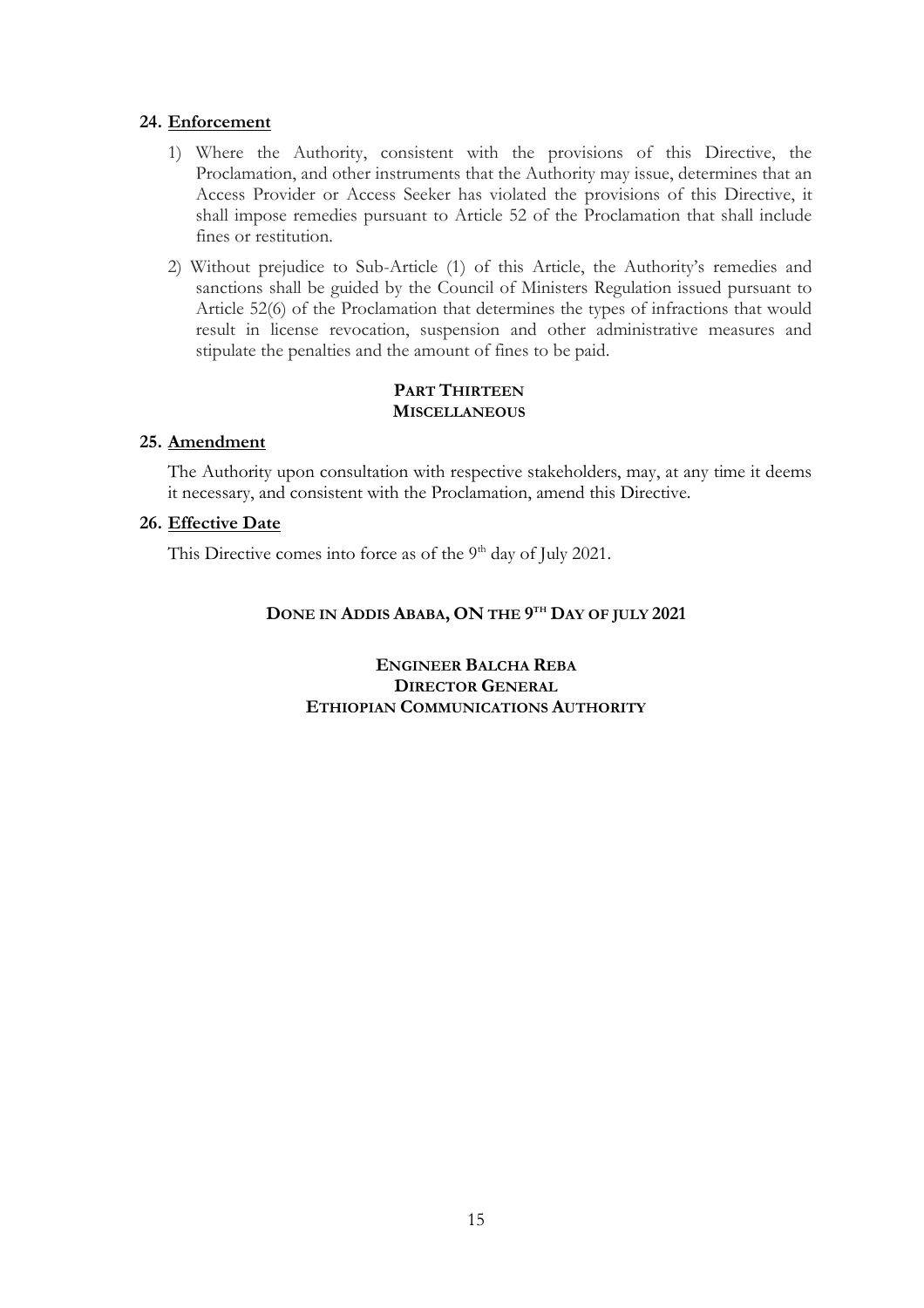## **ANNEX A**

#### **ILLUSTRATION OF CATEGORIES OF ACCESS SERVICES**

The following categories of services are offered as an illustration of the kinds of common Access Services this Directive apply to, unless otherwise determined by the Authority. Some of these services may include sharing the right of way of the Access Provider.

#### **COLLOCATION**

- **1) Collocation:** A service where the provider makes available space in its network infrastructure, facilities, or premises, to an Access Seeker. An Access Seeker usually has 24-hour, seven (7) days per week access to the collocation space or room to install, operate, and maintain its own telecommunications transmission equipment. Collocation services may be offered in various modes:
	- a) **Dedicated Collocation**: Where an Access Provider provides a custom-built dedicated, separated, and secured, space for the installation of an Access Seeker's telecommunications equipment.
	- b) **Adjacent Collocation***:* Where an Access Provider provides space to an Access Seeker in an enclosed space, but separated structure, within or near, the site boundary of its existing facility.
	- c) **Distant Collocation**: Where an Access Provider provides space to an Access Seeker in an enclosed space, but at a distant location, from the boundaries of its existing facility.
	- d) **Co-mingling**: Where an Access Provider provides Access Seekers with floor space or space within a rack, to place their equipment next to each-other.
	- e) **Virtual Colocation**: Where an Access Provider gives an Access Seeker the ability to connect to an Access Provider's services without physical access to a collocation space. An Access Seeker provides its own transmission equipment or leases it from an Access Provider. The Access Provider handles the installation, operation and maintenance, of the equipment. An Access Seeker does not have physical access to the virtual collocation space or the equipment, but can electronically monitor and control such equipment communications.

## **PASSIVE INFRASTRUCTURE**

- **2) Passive Infrastructure Services**: Includes various types of services that provide access to infrastructure that is not part of the active layer of a Telecommunications Network. The following examples are provided as an illustration.
	- a) **Access to Ducts**: Refers to access to conduits or pipes, that enclose underground telecommunications cables. These ducts protect the cables, and enable installing or pulling additional cables without further digging. Access to ducts may include access to associated infrastructure, such as, manholes, handholes, or buildings. It may also include access to power and air conditioning services.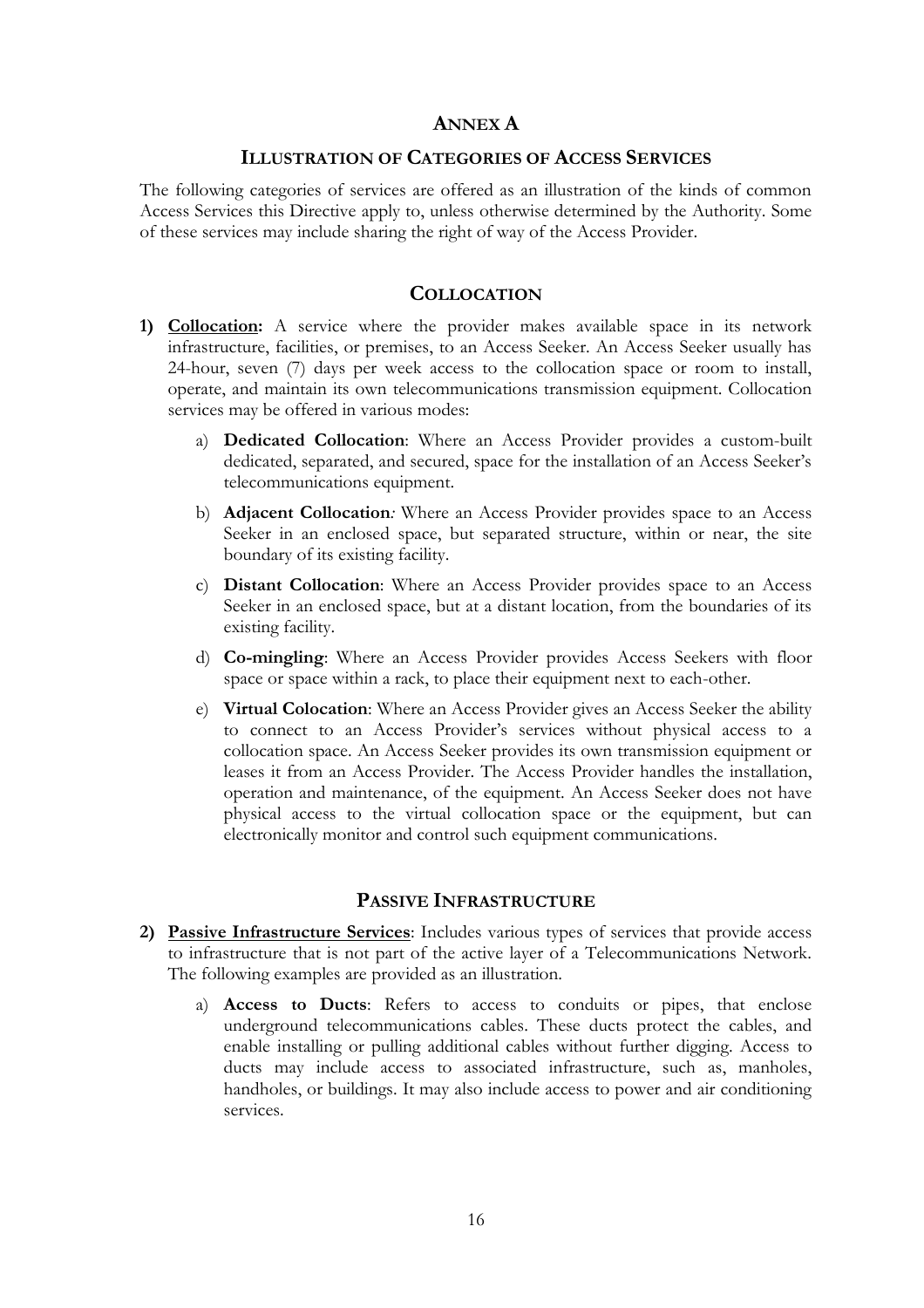- b) **Access to Towers and Masts**: A service where an Access Seeker is allowed to use a tower or mast that belongs, or is controlled by, an Access Provider, for the purpose of installing an Access Seeker's transmission equipment and cables. Such service may also include access to associated infrastructure such as buildings, sites, power, or air conditioning.
- c) **Dark Fiber**: An Access Provider leases a single fiber or a number of fiber pairs, to an Access Seeker. However, the Access Provider does not have its transmission equipment connected to the leased fiber. Such service may also include access to associated infrastructure such as manholes and handholes, buildings, sites, power, or air conditioning.
- d) **Access to Interconnection Points**: This refers to access to facilities, sites, or buildings, where two or more Telecommunications Operators interconnect. Such service may also include access to associated services such as collocation, access to cross connectors, power, and air conditioning

## **ACTIVE INFRASTRUCTURE**

- **3) Active Infrastructure Services**: Includes various types of services that require access to the elements or components on the active layer of a Telecommunications Network. The following examples are provided as an illustration.
	- a) **Wholesale Leased Capacity Service**: Consist of a point-to-point transmission service with a pre-established transmission capacity with managed network transmission service. Such service may include Long Distance Leased Circuit and IP Transit Services
	- b) **Sharing Radio Access Network (RAN)**: Sharing may take various forms; for example, a single RAN may serve two or more core networks belonging to different operators. Other forms may involve sharing all elements of the RAN.
	- c) **Wholesale national roaming service**: Is a service where the Access Seeker's mobile subscribers may be hosted using the network of a second mobile operator (i.e., the "Access Provider"), allowing a subscriber of the Access Seeker to have mobile service in areas outside the Access Seeker's network coverage area.
	- d) **Backhaul Transmission Sharing:** A service where the infrastructure sharing provider and the infrastructure sharing seeker share a common link to connect with their radio and core network nodes.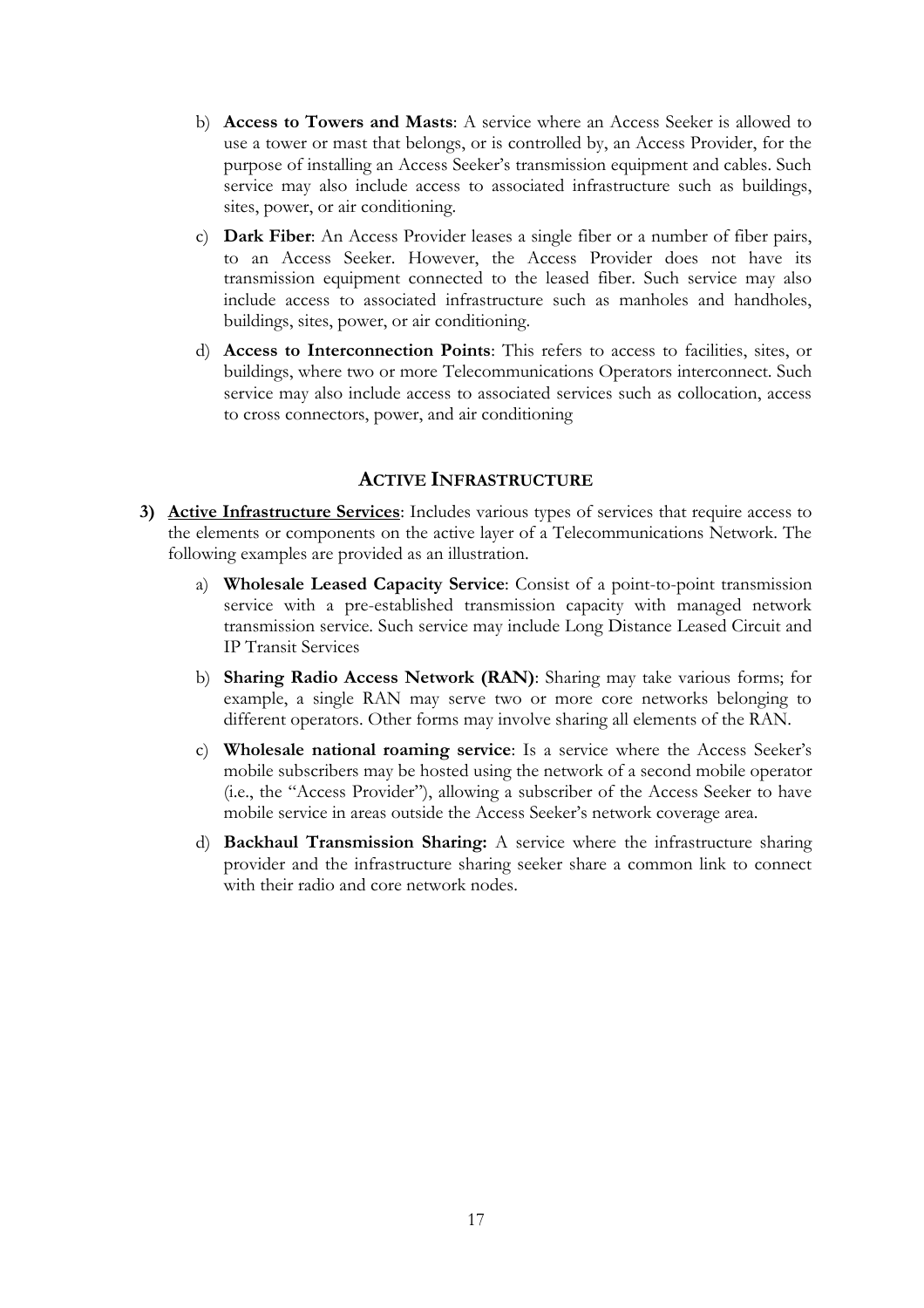## **ANNEX B**

## **TYPES OF INFRASTRUCTURE AMENABLE FOR SHARING**

## **1) Passive Infrastructure**

- a) Rights-of-way
- b) Antenna mast and tower structures
- c) Dark fiber
- d) Poles
- e) Ducts
- f) Trenches
- g) Space in buildings
- h) Shelters
- i) Air conditioning
- j) Sub-Loop (Wire or Cable)
- k) Local Loop (Wire or Cable)
- l) Electric power (public or private source)
- m) Grounding/Earthing
- n) In-House wiring

## **2) Active Infrastructure**

- a) Radio Access Network (RAN) (MORAN or MOCN)
	- i). BTS/Node
	- ii). B/e-Node
	- iii). Antennae
	- iv). Feeder cable
	- v). RAN
	- vi). Microwave radio equipment
	- vii).BSC/RNC
- b) In-Building Solutions (IBS)
	- i). Distributed Antenna System (DAS)
	- ii). Antennae
	- iii). Feeder cable
	- iv). Splitters
	- v). Combiners
- c) Optical/Wired Transmission Links.
- d) Multiplexer (MUX)